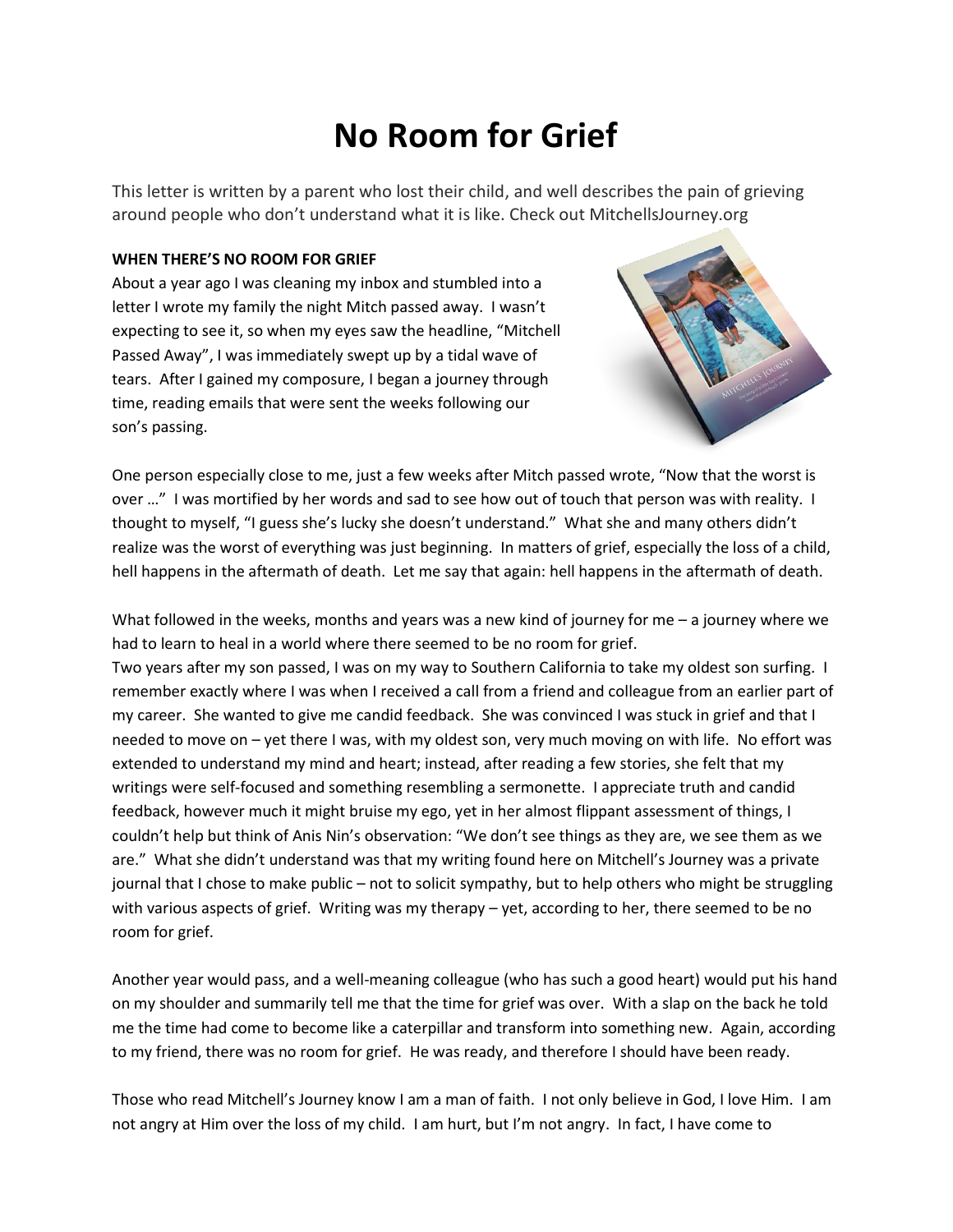recognize the many tender mercies He has provided our family; blessings that eased our burdens and offered light to an otherwise darkened path.

Even still, I've observed a certain isolation that comes from people of faith, especially those who haven't lost a child. Often, when sharing words of hope, people can inadvertently dismiss or diminish the pain of the sufferer. We'll hear things like, "In the eternal scheme of things, this life is but a blink." To them I say, "Life is the longest thing I know. Now that I've lost my child, this life is an eternity." Others say things like, "Don't be sad, you'll see your child again." To them, my heart cries out, "But my heart pains to see my son today. I miss him so and I don't [yet] know how to live without him. I'm trying my hardest to find a way." I've seen others, even those who have lost a child say things like, "I've had a spiritual experience and I'm okay – therefore, because I'm okay, you should also be okay."



There is an endless, almost nauseating list of platitudes and poems that would seem to leave no room for grief. One poem reads, "Death is nothing at all. It doesn't count." To that, I say death, aside from being born, is the biggest thing that will ever happen to you or me. It counts a great deal. Poems like these would try to convince us that nothing has

happened, that everything remains as it was, our loved one slipped into the next room - just around the corner … when in truth, after the death of a loved one, everything is different and nothing (at least in this life) will ever be the same. That room of which they speak may as well be on the other side of the universe. Poems and platitudes sometimes dismiss the hard realities of grief and mortality. They leave no room for grief. And when there is no room for grief, there is no room for healing.

It took almost 4 years for the worst to pass. What's more, I'm not stuck in grief – but it is a heavy burden to carry and to others, I may appear to walk slowly. I'm not a caterpillar anymore, and what I am becoming is only just emerging – in my time and in my own way.

I've had the burden and blessing to speak to thousands of people over the last few years about perspectives on grief. I am a young student of the subject and have much to learn. What I know so far is, sorrow is sacred. There must be room for grief.

If you know someone who suffered the loss of a child or has a terminally ill child, you can serve them by giving them room for grief. When I say room, I don't mean space away from them. What I'm saying is you can give them a safe space to talk about their loved one. Giving room for grief can be as simple as saying, "I'm here for you. I care, and I want to listen to your heart." Your friend may not trust you at first because the world has taught them, over time, there is no room for grief. Everyone is different, but